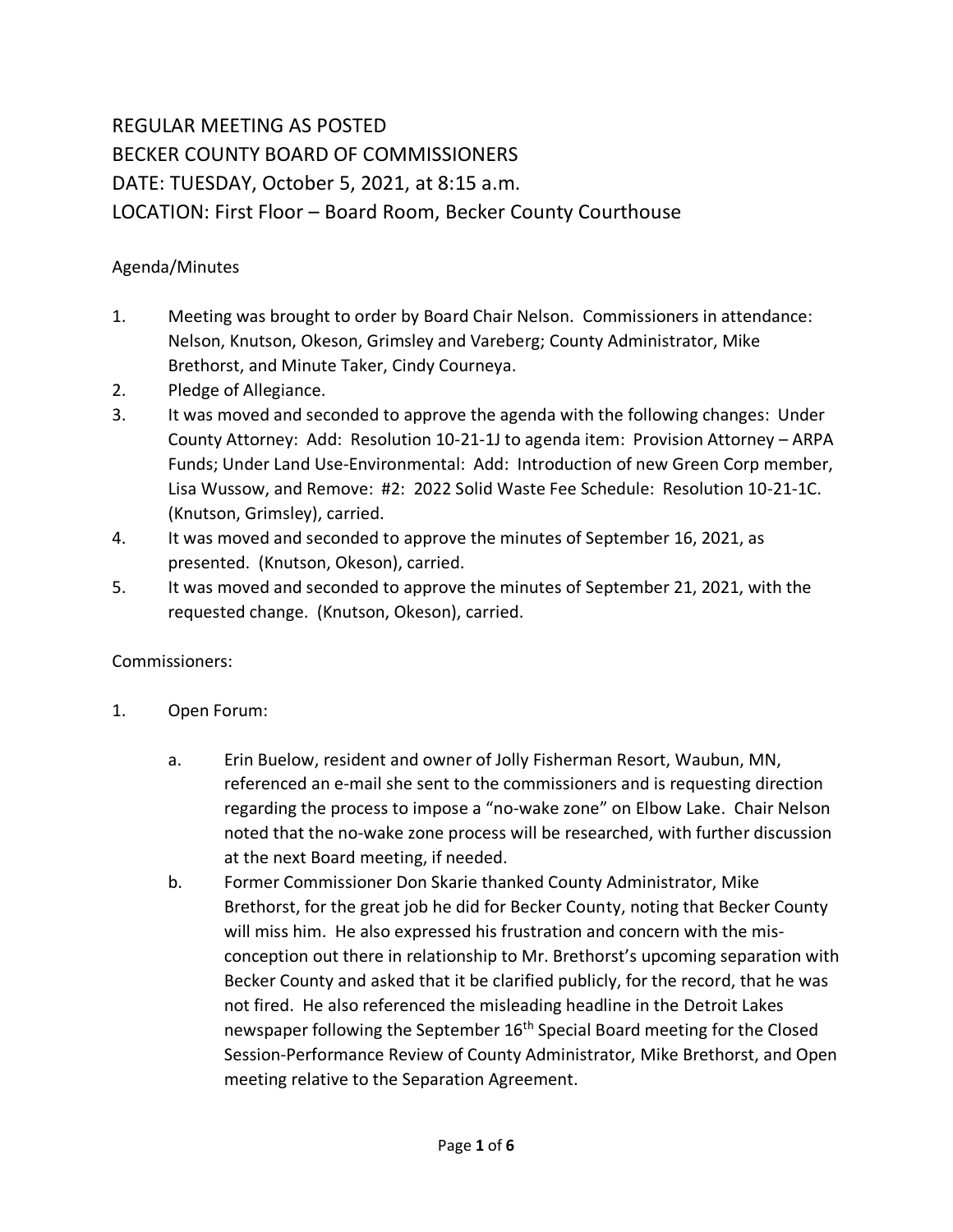Following, Chair Nelson stated that Mr. Brethorst was not fired, but rather that a mutually agreed upon Separation Agreement was accepted by both County Administrator, Mike Brethorst, and the Board. Chair Nelson was reluctant to speak on it any further, due to possibly infringing on employee rights and to also protect the County, as far as what is releasable and what is not. Human Resources Director, Amy Rissmann, reiterated the same.

c. Roger Winter, Chair of the Becker County Township Association, and resident of Callaway, MN, thanked County Administrator, Mike Brethorst, on behalf of the townships, for the help and assistance he provided relative to the process and implementation of the American Rescue Plan Act (ARPA) funding for the townships. He also noted his thanks and appreciation to the County for Guy Fischer's assistance and the use of the building.

Mr. Winter also announced that the Annual Township Association meeting normally held in October has been cancelled due to COVID.

- 2. Reports and Correspondence: Reports were provided on the following meetings:
	- a. Commissioner Nelson: Lakeland Mental Health, Highway Committee, Extension Committee, Finance/Courthouse Committee, and referenced a meeting relative to interim leadership. He reported that a TEAM Leadership Committee has been formed and will be meeting weekly in the interim until a County Administrator is hired. The members include himself; Vice-Chair Larry Knutson; Land Use-Environmental Services Director, Steve Skoog; Human Services Director, Denise Warren; Highway Engineer, Jim Olson; Chief Deputy Shane Richard; and Auditor-Treasurer, Mary Hendrickson.
	- b. Commissioner Knutson: Prairie Lakes Municipal Solid Waste Authority (PLMSWA), Environmental Affairs Committee, and Finance/Courthouse Committee.
	- c. Commissioner Vareberg: Environmental Affairs Committee.
	- d. Commissioner Grimsley: Becker County Historical Society & Museum, Development Achievement Center (DAC), Sunnyside Board, and Transit Committee.
	- e. Commissioner Okeson: Transit Committee and provided an update on the Historical Society Museum Building Project.
	- f. County Administrator, Mike Brethorst, referenced that he has compiled a list with details relative to projects in progress at Becker County.
- 3. Appointments:
	- a. Chair Nelson noted that there is a vacancy on the Sunnyside Board and asked that the position be posted on the County website.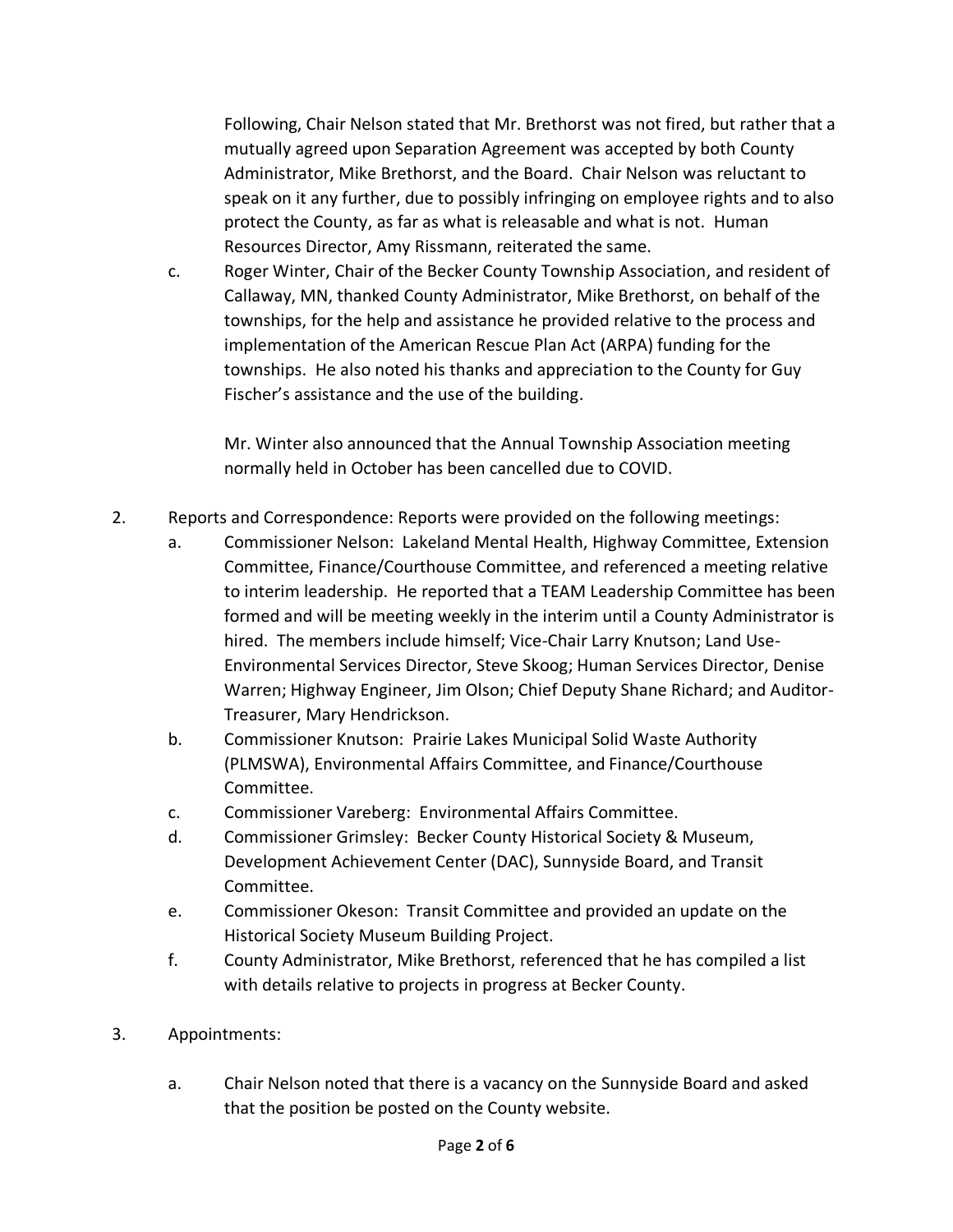- b. Due to time constraints, Commissioner Grimsley has requested a replacement for himself, to serve on the Labor Negotiations Committee and Commissioner Okeson has agreed to take his place.
- c. It was moved and seconded to appoint Tom Klyve to the Economic Development Authority (EDA) Board to serve a 6-year term, representing District 2. (Grimsley, Nelson), carried.
- 4. It was moved and seconded to set the date for the Fall Highway Road Tour for Thursday, October 21, 2021, to depart from the Highway Department at 8:15 a.m. (Okeson, Grimsley), carried.
- 5. The AMC District 4 Fall meeting will be held on Friday, November 5, 2021 (8 a.m. noon) at the Bigwood Event Center in Fergus Falls, MN.

County Administrator – Mike Brethorst and Nicole Ecker presented:

1. It was moved and seconded to approve revised Resolution 10-21-1A, "American Recover Funds – Fund Expenditures & Reimbursements – Payroll", relative to the Federal Relief Package (ARP); that funds may be used for payroll expenses for Public Safety and approved departments as defined within the Department of Treasury FAQ, to capture said payroll in full and to use said funds as prescribed in the revised amount of \$3,190,699.00 for FY 2021 and for FY 2022 in an amount determined by the Commission on or about July 2022. (Grimsley, Knutson), carried.

Finance Committee Minutes: Auditor-Treasurer: Mary Hendrickson presented:

- 1. It was moved and seconded to approve the Regular Claims, Auditor Warrants, and Over-90-Day Claims, as presented:
	- a. Auditor Warrants (Tuesday Bills):
		- i.  $09/24/2021$  in the amount of \$75,000.00
		- ii. 09/28/2021 in the amount of  $$466,537.76$ 
			- for a total amount of  $$541,537.76$
	- b. Over-90-Day Claims:
		- i. Avenu in the amount of \$503.56 dated 05/25/2021 (invoice just received).
	- ii. ES&S in the amount of \$2,497.95 dated 06/10/2021 (invoice just received). (Knutson, Okeson), carried.
- 2. It was moved and seconded to approve the Human Services claims for Human Services, Public Health, and Transit, as presented. (Grimsley, Okeson), carried.
- 3. It was moved and seconded to approve Resolution 10-21-1I, to hire one part-time Probation Secretary, due to a resignation, and through the normal hiring process. (Knutson, Okeson), carried.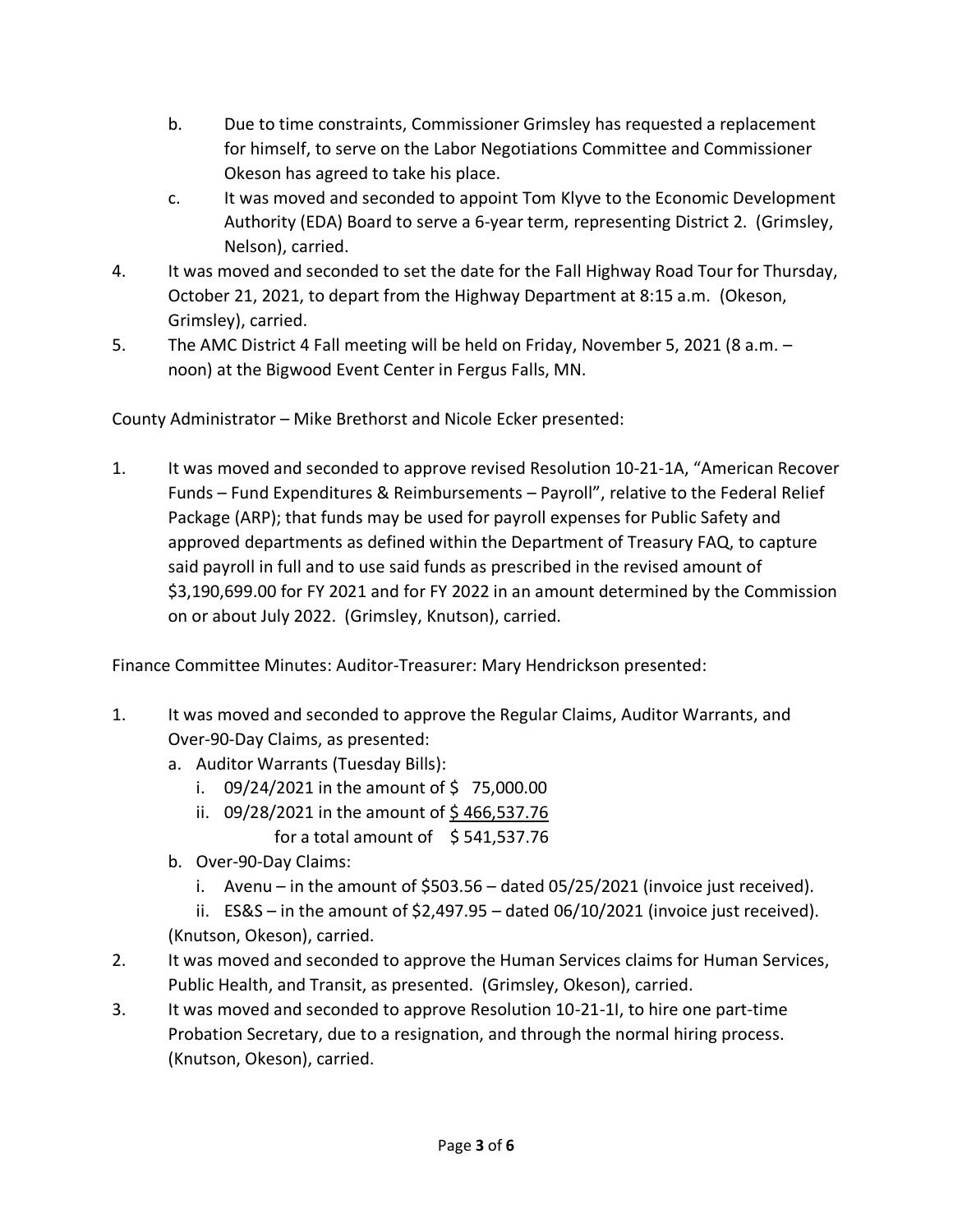4. It was moved and seconded to approve to enter into an agreement, as presented, with Miller Yard Care for snow removal at the jail (1428 Stony Road) from 12/05/2021 through 05/15/2022 and the courthouse (913 Lake Avenue) from 10/01/2021 through 05/15/2022. (Grimsley, Okeson), carried.

Auditor-Treasurer – Mary Hendrickson and Nicole Ecker presented:

- 1. It was moved and seconded to approve the following Tobacco License Renewals, as follows:
	- a. 59'er Jackie Collins Detroit Township
	- b. Chief Corner Store Patricia Moran Pine Point Township
	- c. Osage Bait & Tackle Peggy Branstrom Osage Township (Knutson, Okeson), carried.
- 2 It was moved and seconded to accept the August 2021 Cash Comparison, Sales Tax, and Investment Summary, as presented. (Grimsley, Knutson), carried.
- 3. It was moved and seconded to approve Resolution 10-21-1H, as presented, to approve the purchase of a new financial system from Tyler Technologies for Cloud based services at a one-year set up cost of \$461,314.00, with an annual cost of \$130,000.00 and meeting software from CivicPlus at a one-year set up cost of \$11,555.00 and 3-year cost of \$28,552.00. (Okeson, Nelson), carried.

County Attorney – Brian McDonald presented:

1. It was moved and seconded to approve Resolution 10-21-1J, to hire a full-time entry level prosecution attorney for one year to assist with the persistent backlog of criminal and juvenile cases as a result of the COVID-19 pandemic and to use American Recover Plan Act (ARPA) funds, with the cost at approximately \$103,254.00. (Nelson, Okeson), with a roll call taken: Knutson – Nay, Okeson – Yay, Grimsley – Nay, Vareberg – Nay, Nelson – Yay; motion failed 2-3.

Sheriff – Todd Glander presented:

- 1. It was moved and seconded to approve Resolution 10-21-1D, to hire a full-time Correctional Officer due to a vacancy and through the normal hiring process and if this position creates a vacancy, to then fill that position using the most recent interview/ external list or to re-advertise if necessary. (Okeson, Knutson), carried.
- 2. It was moved and seconded to approve Resolution 10-21-1E, to hire a full-time Correctional Officer due to a vacancy and through the normal hiring process and if this position creates a vacancy, to then fill that position using the most recent internal/ external list or to re-advertise if necessary. (Okeson, Nelson), carried.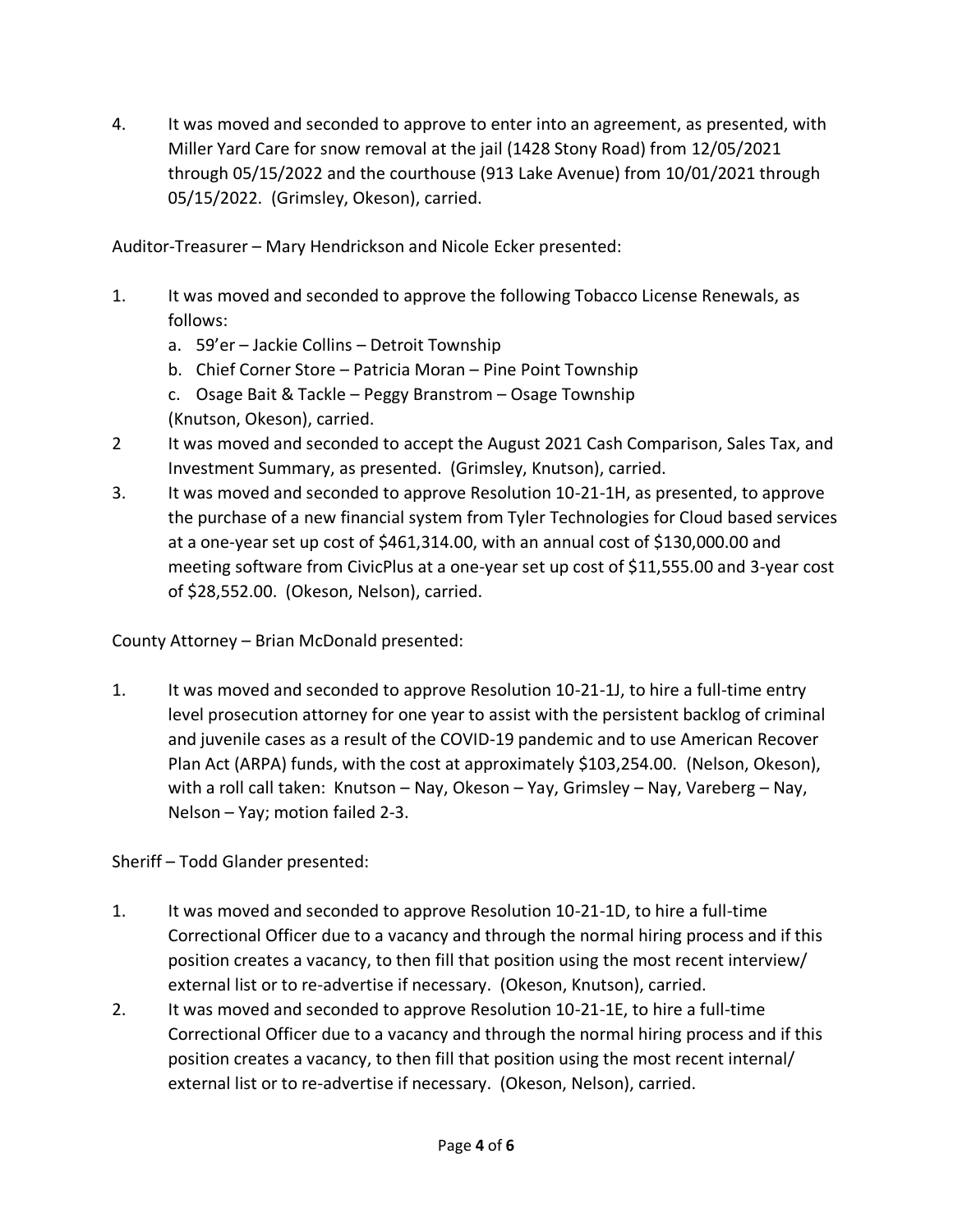- 3. It was moved and seconded to approve Resolution 10-21-1F, to hire a full-time Sheriff's Deputy position through the normal hiring process and to remove backfilling of the position, if this position creates a vacancy internally, and to utilize ARPA funds for 2022 and include in the budget for 2023. (Knutson, Okeson), carried 4-1.
- 4. It was moved and seconded to approve Resolution 10-21-1G, to hire a full-time Correctional Officer position through the normal hiring process and if this position creates a vacancy, to then fill that position using the most recent internal/external list or to re-advertise if necessary. (Okeson, Vareberg), carried. It was noted that this was in the budget.
- 5. It was moved and seconded to approve the Becker County-State ICWC Stipend Notification/Contract, as presented; to pay \$200.00 per month stipend to inmates who qualify and complete assigned duties. (Knutson, Okeson), carried. It was also noted that the Sheriff's Committee could finalize the details.
- 6. It was moved and seconded to approve the sale of forfeited vehicles, as follows, to include eight (8) vehicles at Midstates Auto Auction of New York Mills and nine (9) to be sold for parts and scrap through Public Auction and to advertise on the County website: **2021 Forfeited Vehicles (revised)**

| <b>Vehicles for sale</b>                    |                                                    |
|---------------------------------------------|----------------------------------------------------|
| <b>Midstate Auto Auction</b>                |                                                    |
| 1)                                          | 2008 Subaru Legacy VIN: 4S3BL616587220212          |
| 2)                                          | 2008 Chev Impala VIN: 2G1WT58KX81276425            |
| 3)                                          | 2006 Pontiac Grand Prix VIN: 2G2WP582861213112     |
| 4)                                          | 2008 Ford Edge VIN: 1FMDK36C38BB19049              |
| 5)                                          | 2004 GMC Truck VIN: 1GTCS146648197209              |
| 6)                                          | 2000 Chevrolet Malibu VIN: 1G1NE52J2Y6168654       |
| 7)                                          | 2005 Chevrolet Trail Blazer VIN: 1GNDT13S952266454 |
| 8)                                          | 2006 GMC Envoy VIN: 1GKDT13S962239902              |
| Vehicles without titles (parts or scrap)    |                                                    |
| Bids to be accepted at the Sheriff's Office |                                                    |
| 1)                                          | 2000 Ford Taurus VIN: 1FAFP55U7YG103052            |
| 2)                                          | 1995 Oldsmobile Ciera VIN: 1G3AJ55M0S6416642       |
| 3)                                          | 2008 Ford Focus VIN: 1FAHP35N48W184426             |
| 4)                                          | 2005 KIA Sportage VIN: KNDJE723957072612           |
| 5)                                          | 2004 Saturn VIN: 1G8AJ52F84Z208848                 |
| 6)                                          | 2002 Dodge Neon VIN: 1B3ES46C72D549443             |
| 7)                                          | 2002 Chevrolet Suburban VIN: 3GNFK16ZX2G206674     |
| 8)                                          | 1997 Ford Explorer VIN: 1FMDU35PXVZA54434          |
| 9)                                          | Honda CBR Motorcycle (Unknown Vin and Year)        |

(Okeson, Knutson), carried.